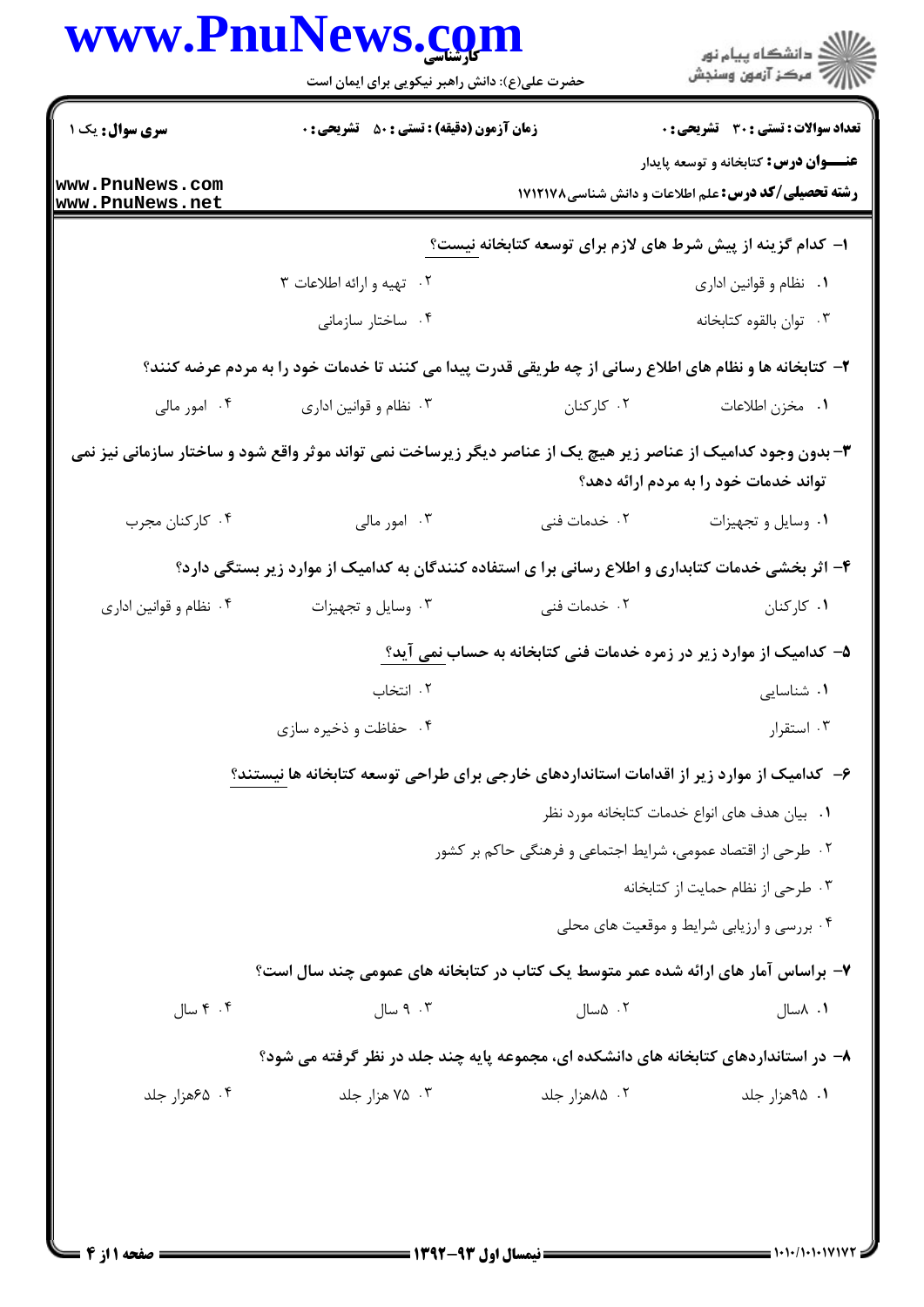|                                    | www.PnuNews.com<br>حضرت علی(ع): دانش راهبر نیکویی برای ایمان است                                                                 |                   | ر<br>دانشڪاه پيام نور)<br>ا∛ مرڪز آزمون وسنڊش                                                |
|------------------------------------|----------------------------------------------------------------------------------------------------------------------------------|-------------------|----------------------------------------------------------------------------------------------|
|                                    |                                                                                                                                  |                   |                                                                                              |
| سری سوال : ۱ یک                    | <b>زمان آزمون (دقیقه) : تستی : 50 ٪ تشریحی : 0</b>                                                                               |                   | <b>تعداد سوالات : تستی : 30 ٪ تشریحی : 0</b><br><b>عنـــوان درس:</b> کتابخانه و توسعه پایدار |
| www.PnuNews.com<br>www.PnuNews.net |                                                                                                                                  |                   | <b>رشته تحصیلی/کد درس: ع</b> لم اطلاعات و دانش شناسی1۷۱۲۱۷۸                                  |
|                                    | ۹– اولین پیش نویس استانداردهای کتابخانه های مدارس و مراکز رسانه ها از طرف کدام سازمان پیشنهاد شد؟                                |                   |                                                                                              |
|                                    | ۰۲ انجمن کتابداری انگلستان                                                                                                       |                   | ٠١. انجمن كتابداري امريكا                                                                    |
| ۰۴ انجمن کتابخانه های دانشگاهی     |                                                                                                                                  |                   | ۰۳ ایفلا                                                                                     |
|                                    | ۱۰– اولین پیش نویس استانداردهای کتابخانه های مدارس و مراکز رسانه ها توسط چه کسی در دسترس قرار گرفت؟                              |                   |                                                                                              |
| ۰۴ او.هارون                        | ۰۳ استفان پاپ                                                                                                                    | ۰۲ ویرجینیا برکلی | ۰۱ ویدرز                                                                                     |
|                                    |                                                                                                                                  |                   | 11- کدامیک از مدل های امانت از لحاظ نظری ساده، ارزان و موثر است؟                             |
|                                    | ۰۲ تمرکز                                                                                                                         |                   | ۰۱ تمرکز نسبی                                                                                |
|                                    | ۰۴ عدم تمرکز                                                                                                                     |                   | ۰۳ تمرکز در چند کتابخانه معدود                                                               |
|                                    | ۱۲– در کدامیک از کشورهای زیر استفاده دوجانبه از کتابخانه های عمومی و کتابخانه های مدارس متداول است؟                              |                   |                                                                                              |
| ۰۴ فرانسه                          | ۰۳ انگلستان                                                                                                                      | ۰۲ آمریکا         | ۰۱ هند                                                                                       |
|                                    | ۱۳- مهمترین نهادی که می تواند نقش رهبری را در هماهنگ کردن ارائه خدمات اطلاع رسانی محلی داشته باشد کدام است؟<br>۰۲ کتابخانه عمومی |                   | ۰۱ کتابخانه دانشگاهی                                                                         |
|                                    | ۰۴ کتابخانه دانشکده ای                                                                                                           |                   | ۰۳ کتابخانه تخصصی                                                                            |
|                                    |                                                                                                                                  |                   | ۱۴- کدام یک از موارد زیر جزو عناصر هزینه های سرمایه ای نمی باشد؟                             |
|                                    | ۰۲ ساختمان<br>۰۴ کارمندان                                                                                                        |                   | ٠١. تجهيزات<br>۰۳ محل و زمین کتابخانه                                                        |
|                                    |                                                                                                                                  |                   |                                                                                              |
|                                    | ۰۱۵ در فرمول $\rm SP~L$ که برای نشان دادن بودجه مربوط به نیازمندیهای کتابخانه هاست، S نشانه چیست؟<br>۰۲ عمر متوسط منابع          |                   |                                                                                              |
|                                    | ۰۴ تعداد منابعی که باید امانت داده شود                                                                                           |                   | ٠١ هزينه متوسط منابع<br>۰۳ تعداد منابعی که باید نگهداری شود                                  |
|                                    |                                                                                                                                  |                   |                                                                                              |
|                                    | ۰۲ تربیت کارمندان واجد شرایط و حرفه ای                                                                                           |                   | ۱۶– در کاربرد استانداردها ی کتابخانه ها باید به کدام عامل توجه شود؟<br>۰۱ زمان               |
|                                    |                                                                                                                                  |                   |                                                                                              |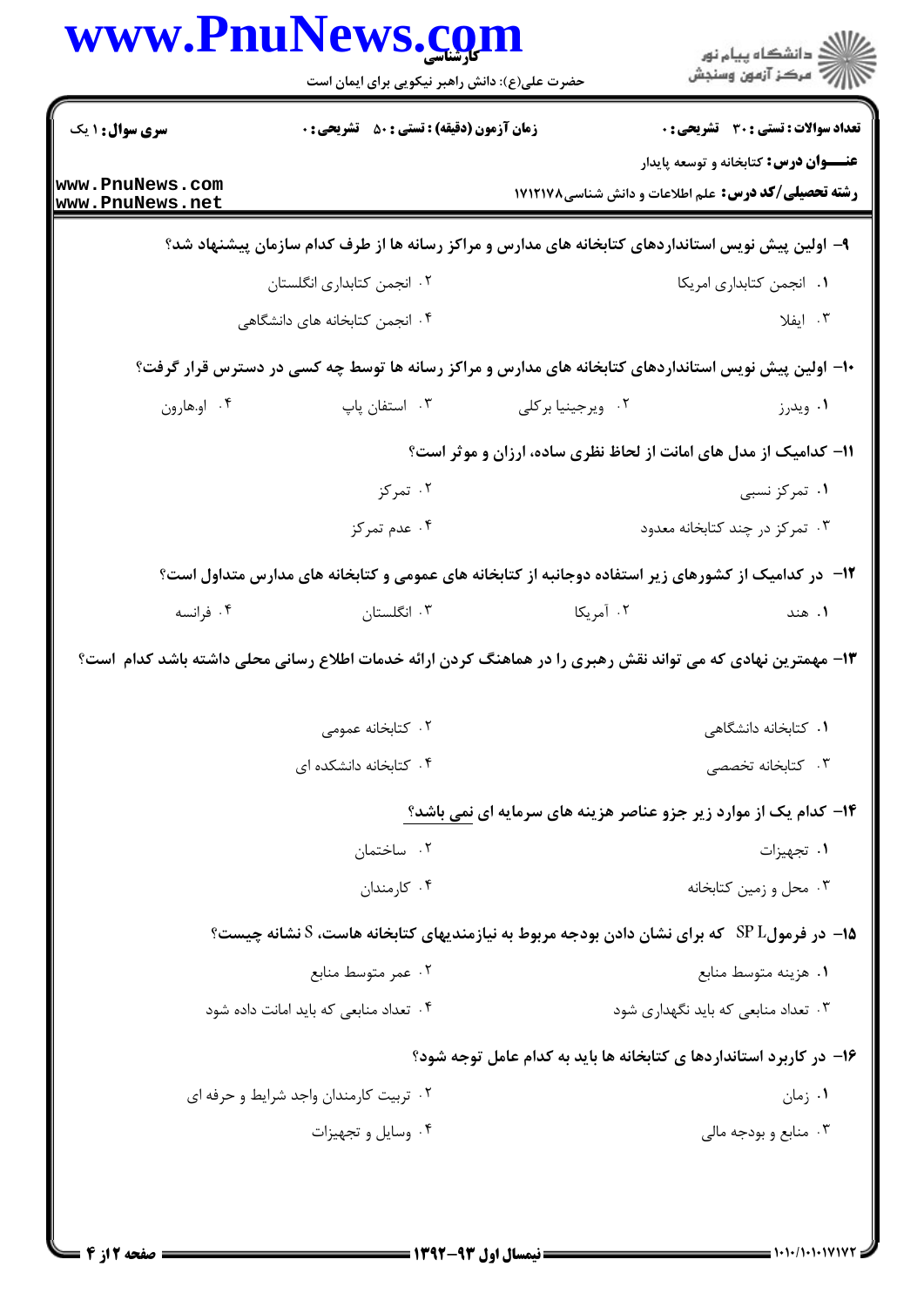|                                            | حضرت علی(ع): دانش راهبر نیکویی برای ایمان است                                                           |                                                                                      | ر<br>دانشڪاه پيام نور)<br>سرڪز آزمون وسنڊش   |
|--------------------------------------------|---------------------------------------------------------------------------------------------------------|--------------------------------------------------------------------------------------|----------------------------------------------|
| <b>سری سوال : ۱ یک</b>                     | <b>زمان آزمون (دقیقه) : تستی : 50 ٪ تشریحی : 0</b>                                                      |                                                                                      | تعداد سوالات : تستي : 30 ٪ تشريحي : 0        |
|                                            |                                                                                                         |                                                                                      | <b>عنـــوان درس:</b> کتابخانه و توسعه پایدار |
| www.PnuNews.com<br>www.PnuNews.net         |                                                                                                         | <b>رشته تحصیلی/کد درس:</b> علم اطلاعات و دانش شناسی۸۷۱۲۱۷۸                           |                                              |
|                                            |                                                                                                         | ۱۷– کدام گزینه از معیارهای اصلی در نظام امانت بین کتابخانه ها نیست؟                  |                                              |
|                                            | ٠٢ حجم تقاضا                                                                                            |                                                                                      | ۰۱ تهیه مطالب در حد رضایت بخش                |
|                                            | ۰۴ هزينه ها                                                                                             |                                                                                      | ۰۳ سرعت تهيه مواد كتابخانه                   |
|                                            |                                                                                                         | ۱۸– کدامیک از موارد زیر از مدل های نظام امانت بین کتابخانه ها نیست؟                  |                                              |
| ۰۴ تمرکز                                   | ۰۳ نیمه متمرکز                                                                                          | ۰۲ عدم تمرکز                                                                         | ۰۱ تمرکز نسبی                                |
|                                            |                                                                                                         | ۱۹- کدامیک از مدل های امانت در حال حاضر در اکثر کشورها وجود دارد؟                    |                                              |
|                                            | ۰۲ تمرکز نسبی                                                                                           |                                                                                      | ۰۱ عدم تمرکز                                 |
|                                            | ۰۴ تمرکز در چند کتابخانه معدود                                                                          |                                                                                      | ۰۳ تمرکز                                     |
|                                            | +۲- کدامیک از مدلهای زیر شامل دسترسی به محتویات تعداد زیادی از کتابخانه ها از طریق فهرست مشترک می باشد؟ |                                                                                      |                                              |
|                                            | ۰۲ تمرکز نسبی                                                                                           |                                                                                      | ۰۱ تمرکز                                     |
|                                            | ۰۴ تمرکز در چند کتابخانه معدود                                                                          |                                                                                      | ۰۳ عدم تمرکز                                 |
|                                            |                                                                                                         | <b>۲۱</b> - کدام گزینه در ماهیت معیارهای تهیه منابع برای کتابخانه های محلی موثر است؟ |                                              |
|                                            | ۰۲ ارائه تسهیلات لازم مخاطب برای دسترسی به منابع                                                        |                                                                                      | ٠١ فراهم كردن خدمات متمركز كتابخانه اي       |
|                                            | ۰۴ گزینه ۱ و ۳                                                                                          |                                                                                      | ۰۳ وجود ترتيبات اشتراك منابع                 |
|                                            | ۲۲- نظام امانت در کتابخانه های جمهوری فدرال آلمان و دانمارک از کدامیک از انواع مدل ها می باشد؟          |                                                                                      |                                              |
| ۰۲ تمرکز نسبی، تمرکز در چند کتابخانه معدود |                                                                                                         | ۰۱ تمرکز، عدم تمرکز                                                                  |                                              |
|                                            | ۰۴ عدم تمرکز، تمرکز نسبی                                                                                | ۰۳ تمرکز در چند کتابخانه معدود، تمرکز نسبی                                           |                                              |
|                                            |                                                                                                         | ۲۳– کدامیک از عوامل زیر از دلایل خودکارکردن کتابخانه ها نمی باشد؟                    |                                              |
|                                            | ۰۲ سرعت                                                                                                 |                                                                                      | ۰۱ تامین خدمات                               |
|                                            | ۰۴ تعاون و همکاری                                                                                       |                                                                                      | ۰۳ صرفه جویی در هزینه ها                     |
|                                            | ۲۴- کتابخانه های عمومی در کدام کشور متهم به عرضه خدمات به گروه های متوسط جامعه می باشد؟                 |                                                                                      |                                              |
| ۰۴ هند                                     | ۰۳ آلمان                                                                                                | ۰۲ انگلستان                                                                          | ۱. آمریکا                                    |
|                                            | ۲۵- پروژه نظام ملی کتابخانه های عمومی برزیل در چه سالی به وزارت آموزش و پرورش این کشور پیشنهاد شد؟      |                                                                                      |                                              |
| $19Yf$ . $f$                               | $190Y \cdot Y$                                                                                          | $19Y\Delta$ .                                                                        |                                              |